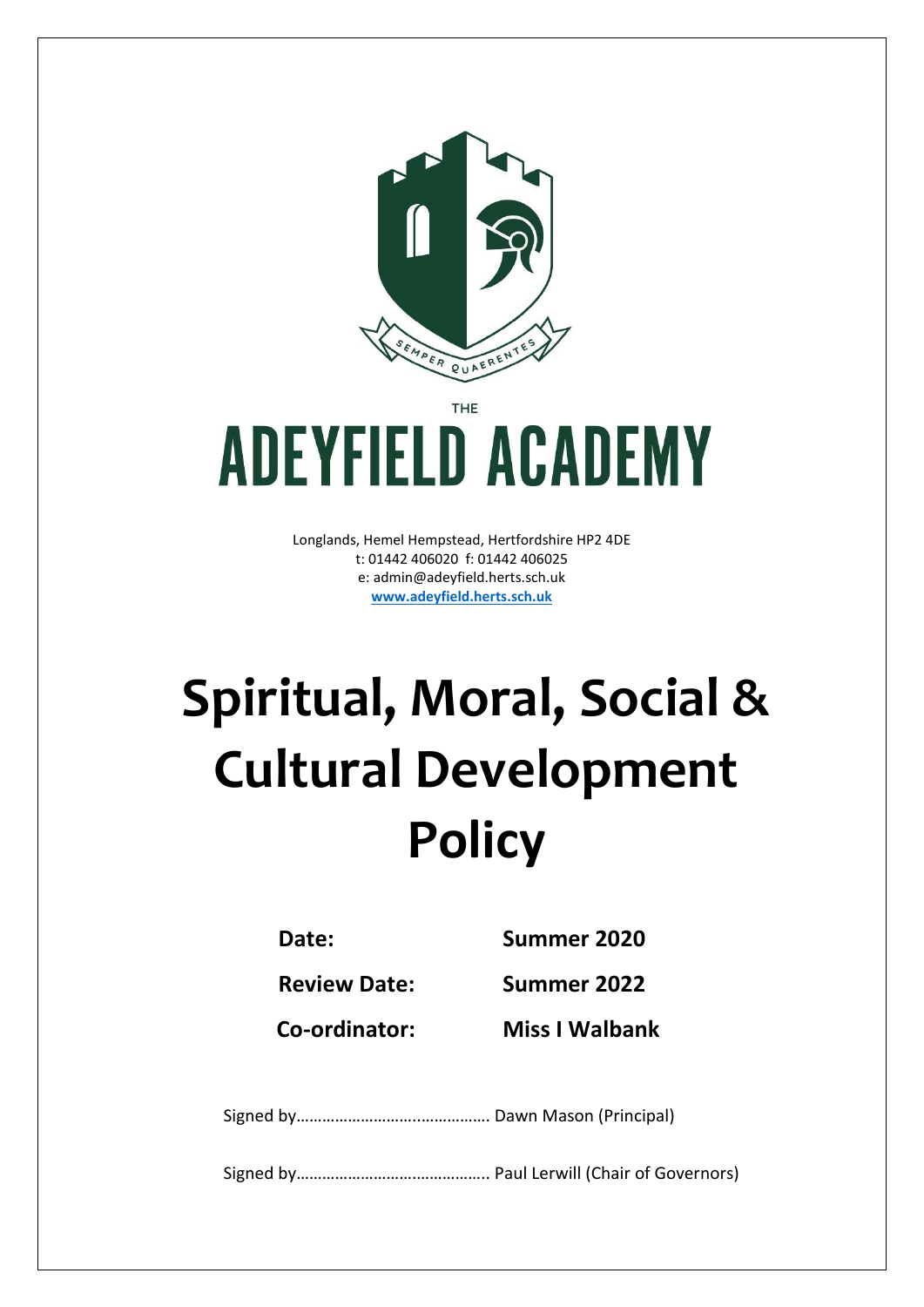# **1. Aims**

Spiritual, Moral, Social and Cultural development is at the heart of the curriculum at The Adeyfield Academy. The SMSC curriculum provides varying opportunities for all of our students to develop into well-rounded, pro-social citizens in school, their local community and beyond. We actively seek to promote this in partnership with homes and families. Our intention is to maintain a balance between advocating students' adherence to the values adopted by society and the school and empowering students to develop their own systems of beliefs and values. We believe that high quality SMSC is crucial in supporting our core ethos 'learning without limits'.

# **2. Through the SMSC curriculum we enable our students to:**

#### **Spiritual**

Explore beliefs and experience; respect faiths, feelings and values; enjoy learning about oneself, others and the surrounding world; use their imagination and creativity; develop the ability to be reflective and cultivate a sense of wonder about the world.

#### **Moral**

Recognise right and wrong; understand consequences of actions and the impact they may have on others; investigate moral and ethical issues where there are differences of opinion; understand and respect the rule of law.

#### **Social**

Appreciate diverse viewpoints; participate, volunteer and cooperate; resolve conflict; work in teams effectively; engage with others whilst having a respect of individual liberty (within the bounds of the law) and a mutual tolerance and respect for others who may hold different views or beliefs.

# **Cultural**

Appreciate cultural influences; appreciate the role of Britain's parliamentary system; participate in activities that develop cultural capital; understand, accept, respect and celebrate diversity.

The SMSC curriculum is delivered through our pastoral programme of weekly tutor time activities. Key messages are promoted and discussed in the student's 'theme of the week' as well as weekly assemblies. Our house system and student leadership structure also play an integral part of SMSC. Our student forum contributes to decision making and school improvement whilst our student executives are role models within the school. Our house captains lead on whole school charity fundraising. As well as school trips and visits; workshops and visits from external speakers; enrichment activities at lunchtime and after school; volunteering and charity work and through every subject curriculum area. The Modern Foreign Languages Department has a particular role in developing student's understanding of cultural diversity. Our school building also promotes this by ensuring displays reflect and respect cultural variety including our 'Tolerance, Appreciation and Awareness' board. In conduction with this, the themes and issues covered in Religious Education (RE), Personal, Social & Health Education (PSHE) programs are amplified throughout the curriculum. Students are encouraged to address issues, discuss values, to think creatively and critically, to reflect upon their own experience and that of others, and to make responsible and properly informed decisions both in school and beyond.